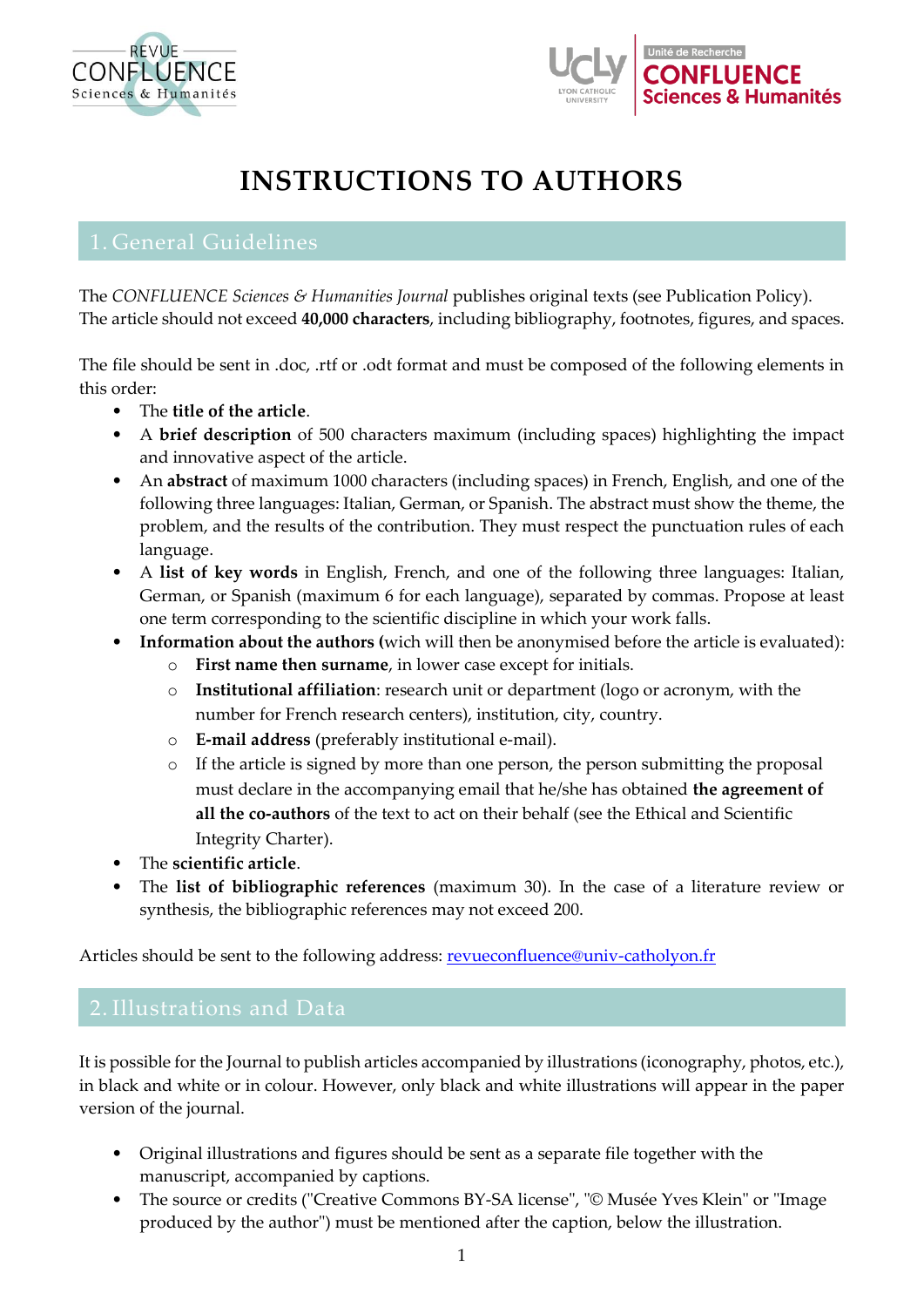



# 3. Convention Concerning the Feminisation of Texts (for languages

We favour conjunctive writing using doublets ("her or his") for gendered languages, collective terms ("the group", "the colleagues") and neutral or epicene terms ("the individual", "the persons") - bearing in mind that readability is more important than systematicity.

Authors are asked to respect the following guidelines for the submission of their text.

# 4.1. Composition, Typography, and Titles

| • Use Times New Roman on PC and Times on Macintosh).             |          |  |
|------------------------------------------------------------------|----------|--|
| Text (Paragraph without indentation, line spacing: 1) Times 11   |          |  |
| Times 10, left indent 2 cm<br>Long quotation (more than 3 lines) |          |  |
| Notes                                                            | Times 10 |  |
| References                                                       | Times 10 |  |

- Use only the Latin alphabet; use simplified transliteration for Cyrillic, Arabic, Chinese, etc. The original may be footnoted.
- Capital letters are accented.
- The following levels should be used and clearly indicated in the text:

Title of the article **Times 18, centred, bold** 

Level 2 title **Times 16, bold, numbered "1. Title".**

Level 3 title **Times 12 bold, numbered "1.1. Subheading**"

**Italics** should be used:

• To highlight words or groups of words in the body of the text, especially those that are discussed in the article (never use bold or underline).

Example: The use of the name John Doe is recognised as a *common name* in databases.

## **Capitalization**:

- Do not use capitals in French book titles or to emphasise a word (prefer italics, or as a second choice, inverted commas).
- Specify the meaning of an **abbreviation** the first time it is used in the text.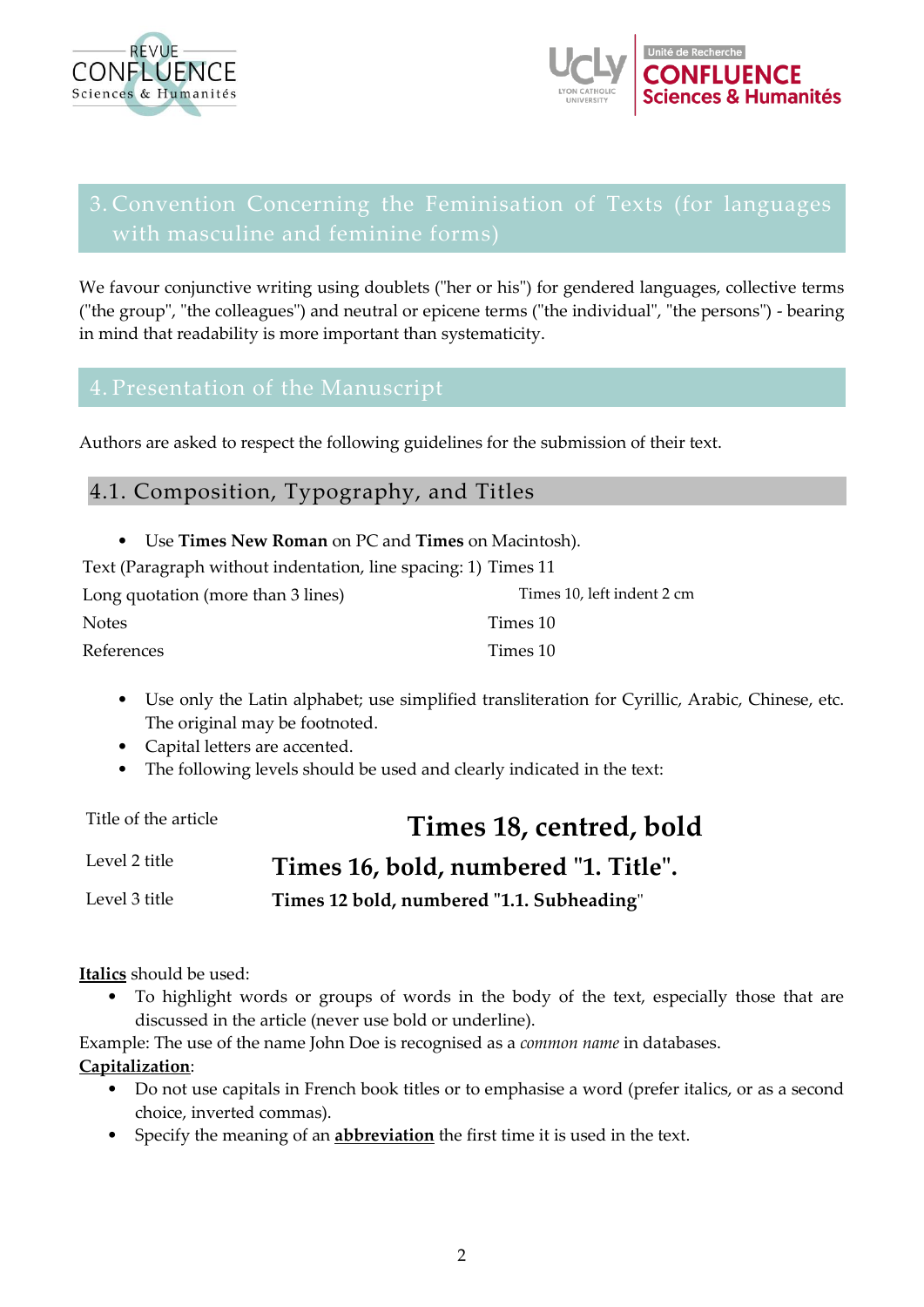



# 5. Bibliographical References

The bibliographical references will be developed at the end of the text and differentiated from the notes. They are announced by a heading: Bibliographical References (not "bibliography"). Only include references that are explicitly mentioned, cited, and referred to in the text.

# 5.1. Bibliographic Citations

# **5.1.1. Mentioning proper names in the body of the text**

Proper names should be mentioned in lower case, normal text (except for initials).

When the author of an article or a book is mentioned, the date of the edition used and, if applicable, the pagination in parenthesis should be given.

Example: [...] but this will not remedy the precision of the instructions to authors (Doe, 2002, p. 55).

In the case of a multi-author reference:

- Two authors: (Doe and Mustermann, 1993, p. 124).
- Three authors: (Doe, Untel, and Agerio-Negidio, 2014, p. 214).
- On the other hand, from three authors, the references in the text are as follows: (Doe *et al*., 2001, p. 55).

# **5.1.2. Quotations**

They must correspond exactly to the original text. The author is responsible for their accuracy. Italics should not be used for quotations.

- If they are short (1-2 lines), they should be given in the text, in normal text, between inverted commas (see 4.2).
- If they are long (more than 3 lines), they should be taken out of the text, indicated by a left indent, a space before and a space after, without inverted commas. In any case, they may not exceed two paragraphs. References should be added after quotations and outside their punctuation. Example: This is an end of a long quote. (Doe, 2016, p. 10)

The author's interventions in the text of a quotation (deletions, additions, or replacements of words or letters) will be indicated in square brackets:

- Text cuts: [...].
- Modifications: take[s].
- Comments: [here it is about *Le Monde*] or [we underline].

# 5.2. Footnotes

Footnotes may contain bibliographical references but cannot be reduced to them.

- Footnotes: use automatic numbering, which automatically raises the footnote. This is placed in French before any punctuation, including closing inverted commas.
- They should not, as far as possible, exceed 5 lines each.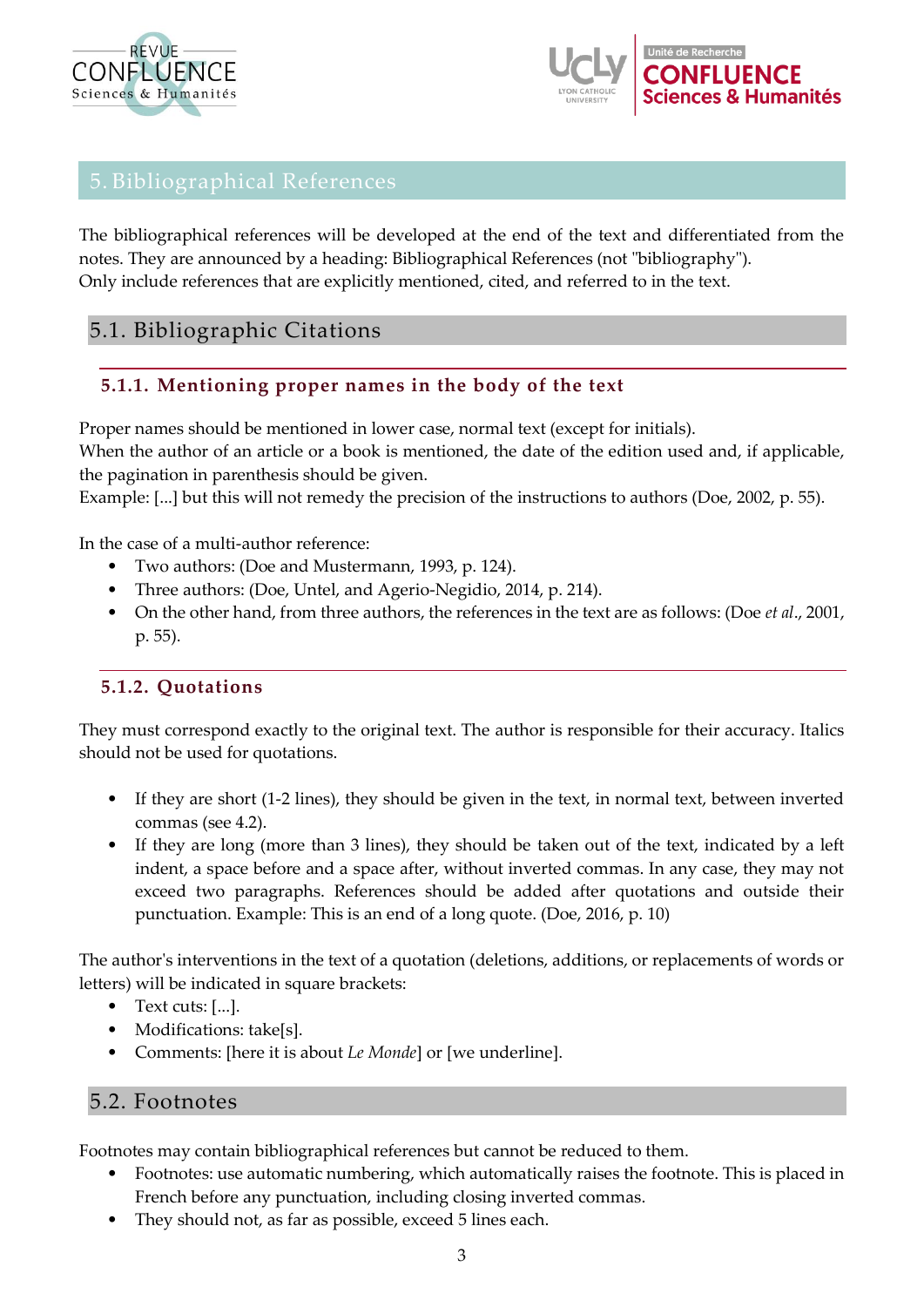



# 5.3. List of Bibliographic References

The journal uses the **NF ISO 690:2010** standard, adapted by AFNOR and widely used in France. The bibliographic references are classified by author and date.

A style is available on the **Zotero** bibliographic management software: *ISO-690* (*author-date, no abstract, French*)

# **5.3.1. Memo on the Principal Schemas According to the ISO 690 Standard**

| <b>ARTICLES AND PERIODICALS</b> |                                                                                                                                                                                                                                    |
|---------------------------------|------------------------------------------------------------------------------------------------------------------------------------------------------------------------------------------------------------------------------------|
| Article                         | SURNAME, First name of the author. Year of publication. Title of the article. Title of<br>periodical in italics, number, pages. ISSN                                                                                               |
|                                 | Example: DOE, Jane. 2002. The case of the sample man. Umpteenth Journal of the<br>Sciences, n°3, pp. 315-355.                                                                                                                      |
| Electronic<br>Article           | SURNAME, First name of the author. Year of publication. Title of the article. Title of<br>the periodical in italics [online], year, n° [Accessed on DD/MM/YYYY]. Available at:<br>URL or DOI. ISSN                                 |
|                                 | Example: DOE, Jane. 2002. The case of the sample man. New Science Review, 2002, No.<br>3 [Accessed 31/02/2002]. DOI: 10.4000/gen.14582.                                                                                            |
| Periodical<br>issue             | Title of the periodical in italics. Edition statement. Place of publication: Publisher, year,<br>numbering in the series. ISSN<br>Example: Umpteenth Journal of the Sciences. 3rd ed. Lyon : Éditions Passe-partout,<br>2002, n°3. |
| Online<br>periodical<br>issue   | Title of periodical in italics [online]. Place of publication: Publisher, year, numbering in<br>the series. Accessed on DD/MM/YYYY]. Available at: URL or DOI. ISSN                                                                |

| <b>BOOKS AND CHAPTERS</b> |                                                                                                                                                                    |
|---------------------------|--------------------------------------------------------------------------------------------------------------------------------------------------------------------|
|                           | SURNAME, First name of the author. Year of publication. Title in italics. Publishing<br>name. Place of publication: Publisher. Pagination. Series. ISBN (optional) |
| <b>Book</b>               |                                                                                                                                                                    |
|                           | Example: DOE, Jane. 2002. The limits of placeholders. 3rd ed. Lyon: Éditions Passe-<br>partout. 300 p. Collection Locatiae.                                        |
|                           | SURNAME, First name of the author. Year. Title in italics [online]. Publishing name.                                                                               |
| Electronic                | Place of publication: Publisher. Accessed on DD/MM/YYYY]. Series. Available at:                                                                                    |
| <b>Book</b>               | URL or DOI. ISBN (optional)                                                                                                                                        |
|                           |                                                                                                                                                                    |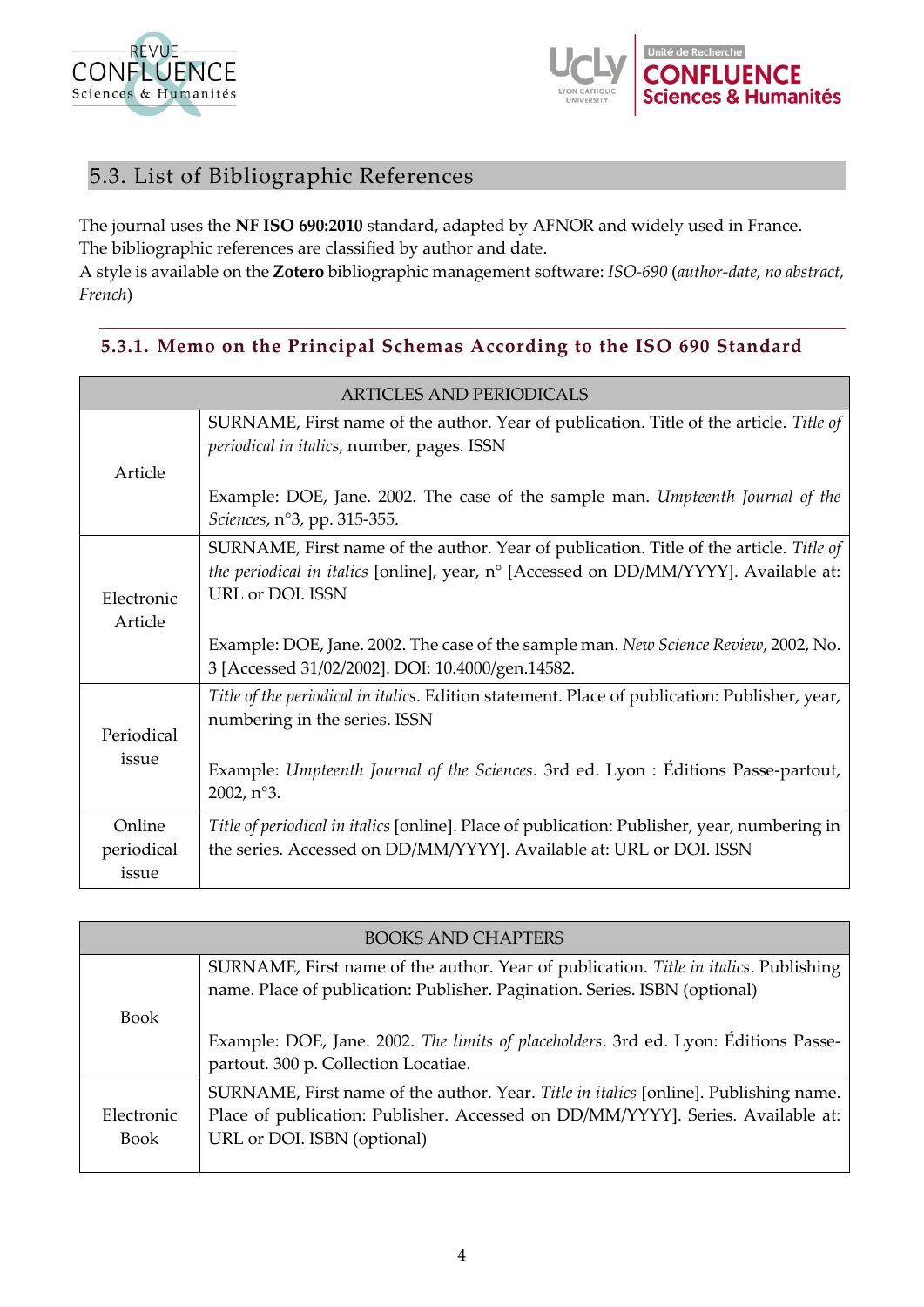



|                               | Example: DOE, John. 2003. The modalities of placeholders [online]. 4th ed. Lyon :<br>Éditions Passe-partout. [Accessed 29 February 2013]. Collection Locatiae. Available<br>from: https//www.lesmodalitesdelapantonymie.ici                                                              |
|-------------------------------|------------------------------------------------------------------------------------------------------------------------------------------------------------------------------------------------------------------------------------------------------------------------------------------|
| Book in<br>several<br>volumes | SURNAME, First name of the author. Year of publication. Title in italics. Mention of<br>edition. Place of publication: Publisher, number of volumes.<br>Example: MUSTERMANN, Max. 2006. The modalities of placeholders. New expanded                                                     |
|                               | edition. Lyon: Éditions Passe-partout, 3 volumes.                                                                                                                                                                                                                                        |
| Volume of a<br>book in        | SURNAME, First name of the author. Year. Title of the work: title of the volume. Volume<br>number. Edition mention. Place of publication: Publisher.                                                                                                                                     |
| several<br>volumes            | Example: MUSTERMANN, Erika. 2007. The resources of placeholders: the origins. Vol.<br>1. New expanded edition. Lyon: Éditions Passe-partout.                                                                                                                                             |
|                               | SURNAME, First name of the author. Year of publication. Title of chapter. In:<br>SURNAME, First name of author (if different) (ed.). Title of the work in italics. Mention<br>of edition. Place of publication: Publisher, pagination.                                                   |
| Chapter                       | Example: DOE, John. 2006. The case of the substitute mark. In: MUSTERMANN,<br>Erika (ed.). The practice of filling in a false text. 4th ed. Lyon: Éditions Passe-partout,<br>pp. 3155-3204.                                                                                              |
| Electronic<br>Chapter         | SURNAME, First name of the author. Year of publication. Title of chapter. In:<br>SURNAME, First name of the author (if different). Title of the work in italics [online].<br>Mention of edition. Place of publication: Publisher. [Accessed on DD/MM/YYYY].<br>Available at: URL or DOI. |
|                               | Example: DOE, Jane. 2009. Hyperonymy in practice. In: MUSTERMANN, Max (ed.).<br>Writing a non-identified text [online]. 3rd ed. Lyon : Éditions Passe-partout. [Accessed<br>31/02/2011].<br>Available<br>at:<br>on<br>https//www.ecrireuntextenonidentifie.lhyperonymie.ici              |

For **book directions:** Indicate (dir.) after the author's first name.

|                      | DICTIONARIES AND ENCYCLOPEDIAS                                                                                                                                                                    |
|----------------------|---------------------------------------------------------------------------------------------------------------------------------------------------------------------------------------------------|
| Papers,              | SURNAME, First name of the author of the entry. Year. Entry consulted. In:<br>SURNAME, First name of the author (ed.). Title of the encyclopaedia in italics. Place of<br>publication: Publisher. |
| author<br>identified | Example: AGERIO, Aulo and NEGIDIO, Numerio. 2014. Fictional names in Roman<br>law texts. In: DOE, John (ed.). The dictionary of pantonymy. Lyon: Éditions Passe-<br>partout.                      |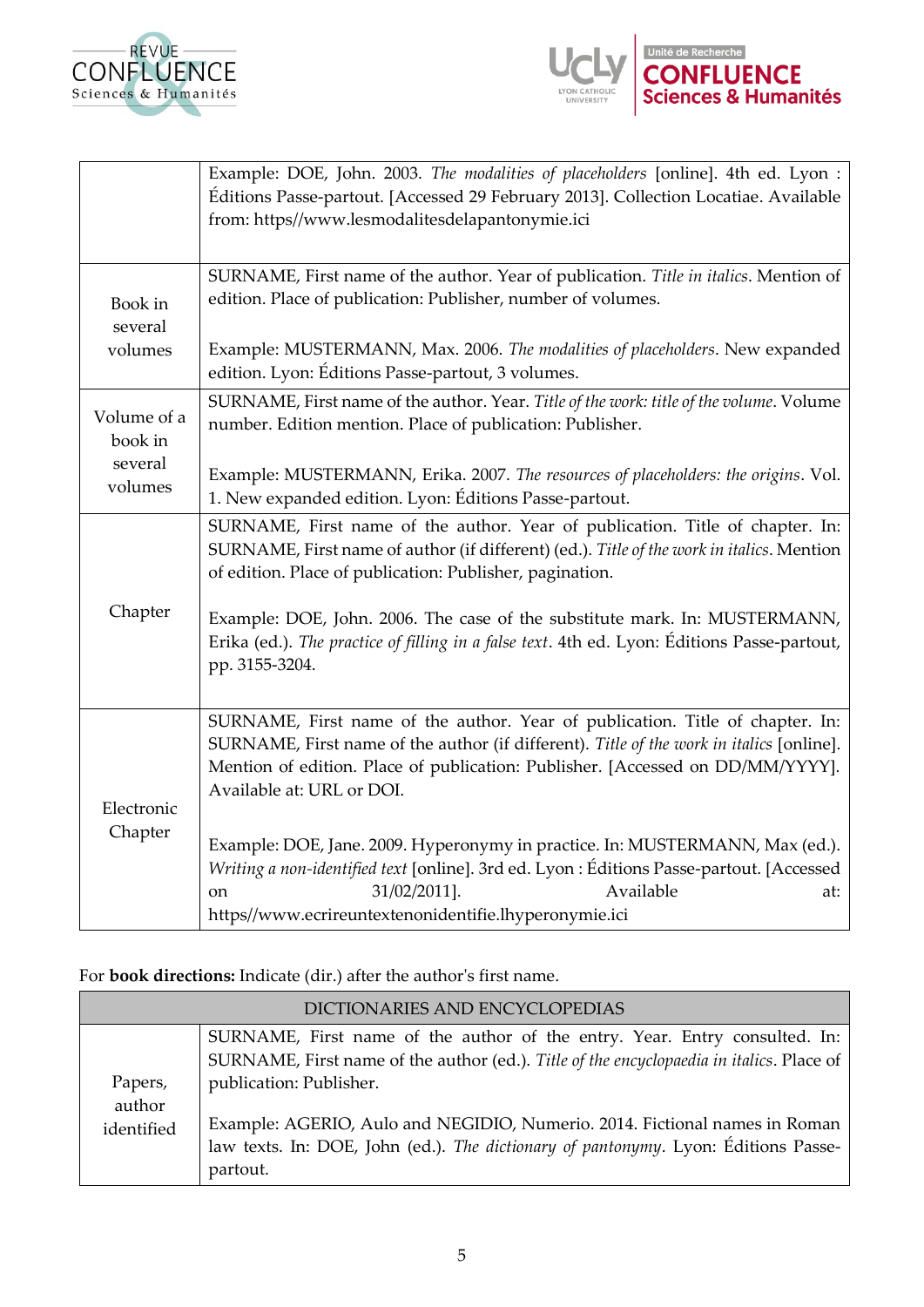



Electronic, author identified SURNAME, First name of the author of the entry. Year. Entry consulted. In: SURNAME, First name of the author. *Title of the encyclopaedia in italics* [online]. Place of publication: Publisher. [Accessed on DD/MM/YYYY]. Available at: URL or DOI

| <b>UNIVERISITY WORKS</b>                  |                                                                                                                                                                                                                                                                               |
|-------------------------------------------|-------------------------------------------------------------------------------------------------------------------------------------------------------------------------------------------------------------------------------------------------------------------------------|
| Dissertation or<br>thesis (paper)         | SURNAME, First name of the author of the entry. Year. Title in italics. Doctoral<br>thesis/Dissertation: Discipline. Place of defence: University, number of<br>volumes/pages.                                                                                                |
| Dissertation or<br>thesis (online)        | SURNAME, First name of the author of the entry. Year. Title in italics [online].<br>Doctoral thesis/Dissertation: discipline. Place of defence: University, number of<br>volumes/pages. [Accessed on DD/MM/YYYY]. Available at: URL or DOI                                    |
|                                           | Example: UNTEL Lambda. 2015. The correction of false text [online]. Doctoral<br>dissertation: Philosophy. Laville: University of the Far, 735p. [Accessed<br>30/02/2017]. Available from:                                                                                     |
|                                           | https//www.universiteperpete.thesededoctorat.correctionfauxtexte.ici                                                                                                                                                                                                          |
| Conference<br>proceedings                 | SURNAME, First name of the author or organisation. Year of publication. Title of<br>the conference in italics: conference proceedings, date of the conference, place of the<br>conference. Place of publication: Publisher, pages.                                            |
| Conference<br>paper (with<br>proceedings) | SURNAME, First name of the author. Year. Title of the paper. In: SURNAME, First<br>name or Organizing body of the conference (dir.). Title of the conference in italics:<br>conference proceedings, date, place of the conference. Place of publication:<br>Publisher, pages. |
| Paper without<br>proceedings              | SURNAME, First name of the author. Year. Title of the paper. In: SURNAME, First<br>name of the organisers of the conference/study day. Title of the conference in italics,<br>date, place of the conference.                                                                  |
|                                           | Example: UNTEL Lambda. 2019. Reinventing sample cases. In: University of the<br>Far Away Research Circle. Pantonymy in all Languages Conference, 29 February 2019,<br>Laville, France.                                                                                        |
| Conference<br>without<br>proceedings      | SURNAME, First name of the organizers of the conference. Year. Title of the<br>conference in italics, date, place of the conference.                                                                                                                                          |
|                                           | Example: The Research Circle of the University of Lointain. 2019. Pantonymy in all<br>Languages Conference, 29 February 2019, Laville, France.                                                                                                                                |
| <b>VIDEOS AND IMAGES</b>                  |                                                                                                                                                                                                                                                                               |
| Film                                      | SURNAME, First name of Producer or Director. Year. Title of film in italics [motion<br>picture or documentary film]. Location: Studio or film company.                                                                                                                        |
|                                           | Example: MUSTERMANN, Erika [Director]. 2017. Practising shooting fictional films<br>[documentary film]. Perpetua: Studio Placeholder.                                                                                                                                         |